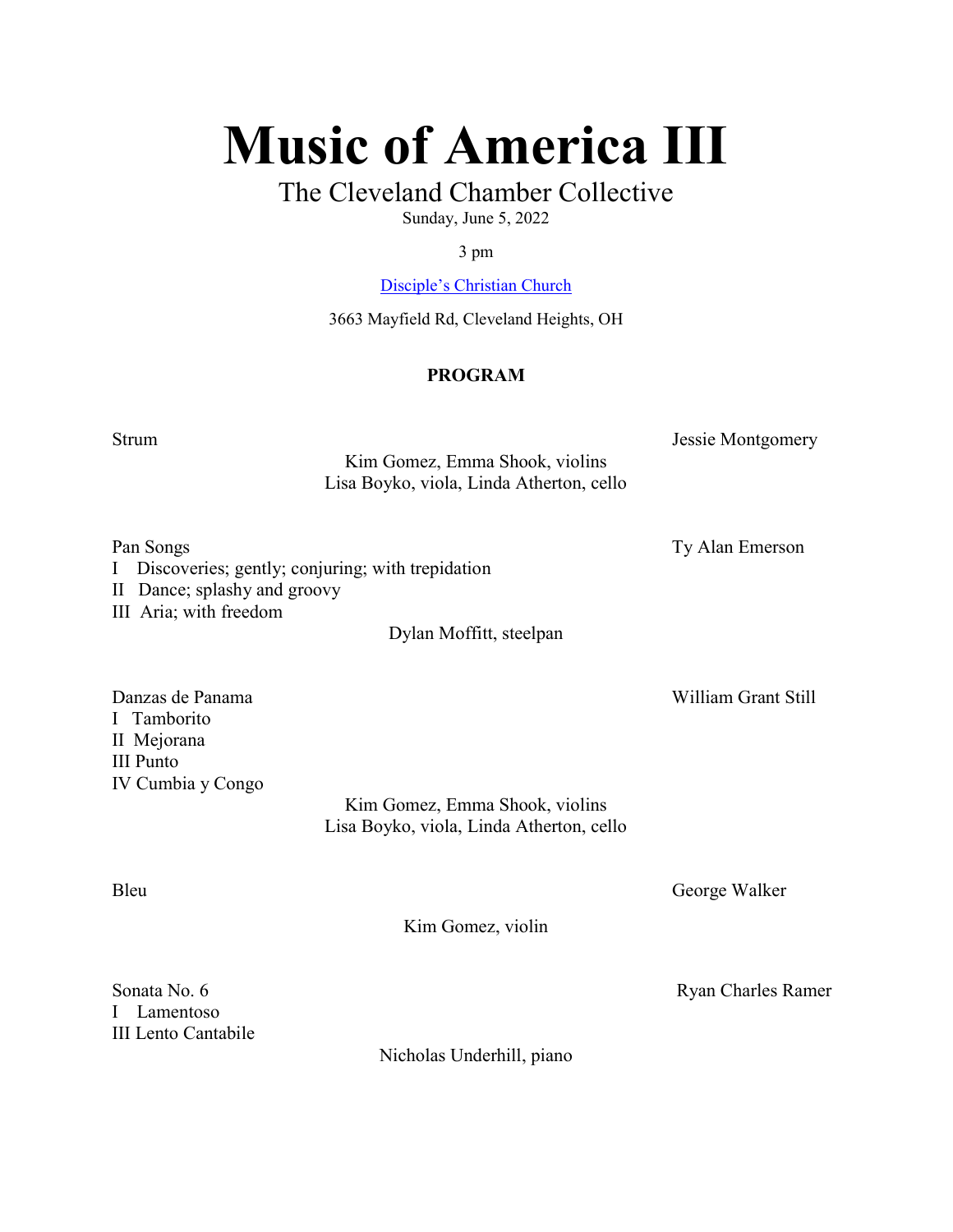#### PROGRAM NOTES

#### STRUM

Strum, declares composer Jessie Montgomery, salutes "American folk idioms and the spirit of dance and movement." The work's title refers to the guitar-like plucking of the strings that plays many roles: floating hum, earthy groove, rapturous thrum. "Strum is the culminating result of several versions of a string quintet I wrote in 2006," she said in a program note. Originally composed for the Providence String Quartet and guests of Community Music Works Players, *Strum* was then arranged for string quartet in 2008 with several small revisions. In 2012, the piece underwent its final revisions with a rewrite of both the introduction and the ending for the Catalyst Quartet in a performance celebrating the 15th annual Sphinx Competition.

"The voicing is often spread wide over the ensemble, giving the music an expansive quality of sound," she said. "Within Strum, I used texture motives, layers of rhythmic or harmonic ostinati that string together to form a bed of sound for melodies to weave in and out. The strumming pizzicato serves as a texture motive and the primary driving rhythmic underpinning of the piece." The piece begins with what Montgomery calls "fleeting nostalgia." Melodies weave in, over and between layers of strumming. Several minutes in, the music shifts, "transforming into ecstatic celebration"

With its emphasis on American folk idioms and dance/movement, "the piece has a kind of narrative that begins with a sense of nostalgia and transforms into ecstatic celebration," she said. "I've always been interested in trying to find the intersection between different types of music. I imagine that music is a meeting place at which all people can converse about their unique differences and common stories."

#### PAN SONGS

Pan Songs was composed for my friend and colleague, Dylan Moffitt, who had acquired an interesting Steelpan. It was quirky, and somewhat out of tune. It had an outer ring of 10 pitch locations, a middle ring of another 10 pitch locations, and an inner ring of 5 pitch locations. The pitches in each of the rings was not laid out like a typical drum (a series of fifths, with the tonic in the center). Rather it relished in tritones!

Due to the unique nature of the instrument, I decided to approach the work as if it were of indeterminate pitch. I approached the notation according to the location on the pan, using various note heads to indicate which ring it was on, and location on the staff to indicate which pitch location on either the left or right side of the pan the note was on. For example, notes on the c, e, g spaces (treble clef) are on the left side of the drum and notes in the a, f, and d spaces are on the right side of the drum. Traditional note heads indicate the outermost ring, triangle note heads are the middle ring, and x note heads are the inner most ring.

In the end, I strove to create a piece utilizing physical patterns while searching for something lyrical. Performances will be radically different depending on the nature of the drum. In fact, this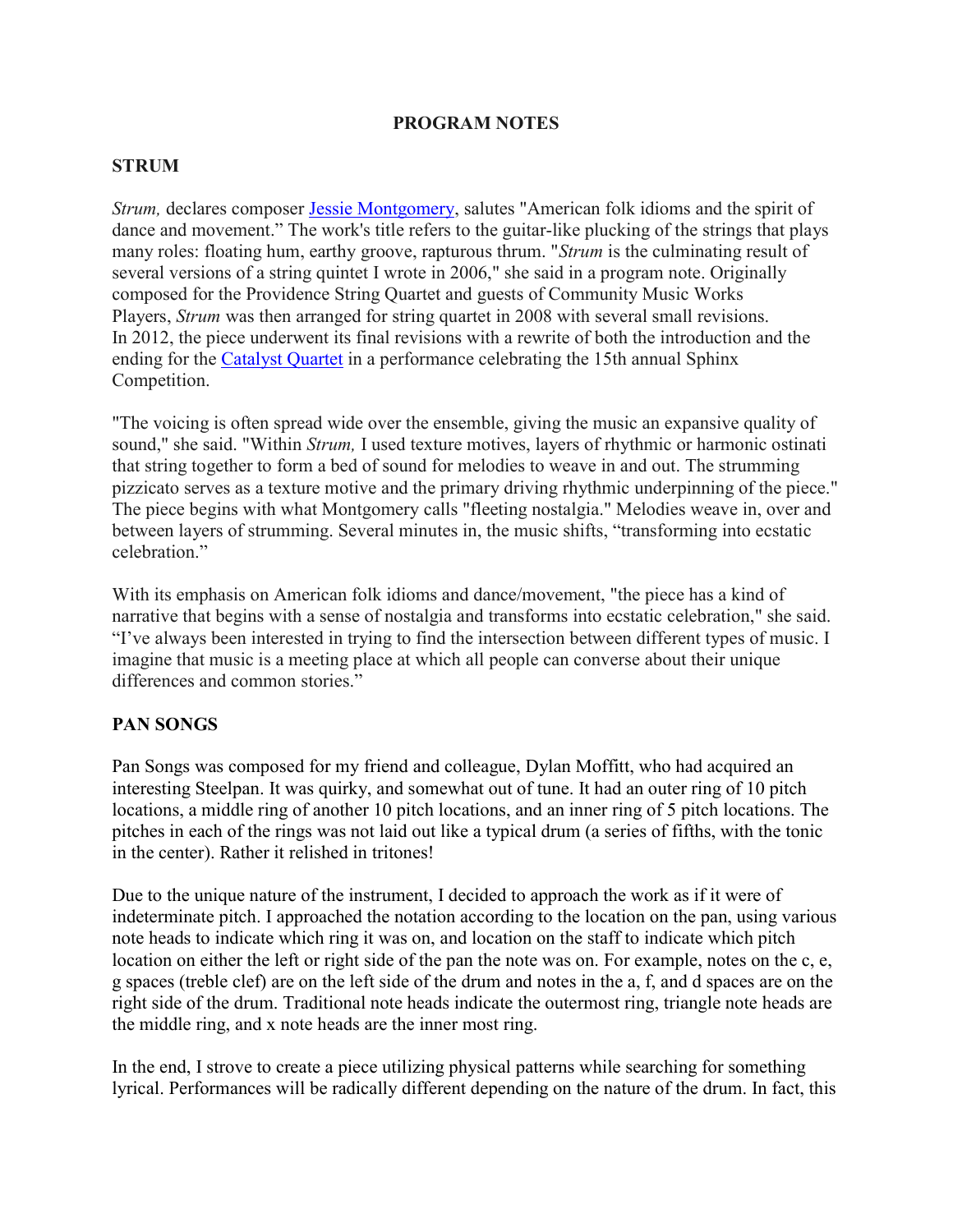piece could be "transcribed" for other indeterminant pitched instruments. For example, a collection of almglocken, or roto toms, or wood blocks. Good taste and musicality should be your guide. TAE 2022

# Danzas de Panama

William Grant Still's Danzas de Panama date from 1948 and are based on a collection of Panamanian folk tunes which were collected by Elizabeth Waldo in the 1920's. Although there are putatively only four dances presented, each movement has at least two and sometimes three separate dances within it. The opening movement *Tamborito* immediately captures the listener's attention with the instrumentalists percussively striking the sides of their instruments, creating the rhythm for this highly chromatic introduction which immediately leads to a sadder and slower dance that is also quite chromatic. For the rest of the movement, Still ingeniously juxtaposes these two dances, one after the other seamlessly. When the faster dance returns, it is in two sections, the first fast and up-beat the second more melancholy and sounding like a close relative of the tango. The movement ends surprisingly on a soft glissando. Next comes Mejorana which sounds like a carefree Panamanian waltz. The forceful middle section is a somewhat ominous dance in two. The slowish third movement, Punto, has a gentle and very familiar Mexican sound to it. It is the kind of thing one hears in the movies when Mexican cowboys return to their hacienda at the end of a day's work. The middle section in 6/8 is in the minor and more robust. The last movement, *Cumbia y Congo* begins again with a percussive hand-pounding to a high-spirited and fast dance. At first it sounds purely African but very quickly a heavy dose of Latin melody is added to the mix. The coda is brilliant and exciting. Any one of these movements could serve as a very effective encore. Together, they form an impressive tour de force.

# **BLEU**

Bleu, for unaccompanied violin was composed for the composers' son, Gregory Walker after his success in performing the premiere of the Violin Concerto of George Walker with the Philadelphia Orchestra under Neeme Järvi in 2009. The work is comprised of a single movement that is characterized by the alternation of short lyrical phrases with rapid, difficult figurations. A quote in double stops of a popular jazz tune is incorporated in the concluding measures of Bleu. –George Walker, 2013

June 17th is George Walker Day in Washington, DC! Proclaimed in 1997 by Marion Barry, then Mayor of Washington, DC, this annual celebration honors Walker's accomplishments as a leading composer, pianist and native-Washingtonian. This piece was featured on the celebratory concert.

## SONATA No. 6

I composed Sonata #6 to sound like the love child of Sergei Rachmaninoff (1873 - 1943) and Henry Cowell (1897 - 1965). These two pianist/performer/composers' use of chords influenced my keyboard writing; primarily, the size of their chords strikes me. Rachmaninoff possessed freakishly large hands, enabling him to straddle a length of 24 keys with both hands. (Most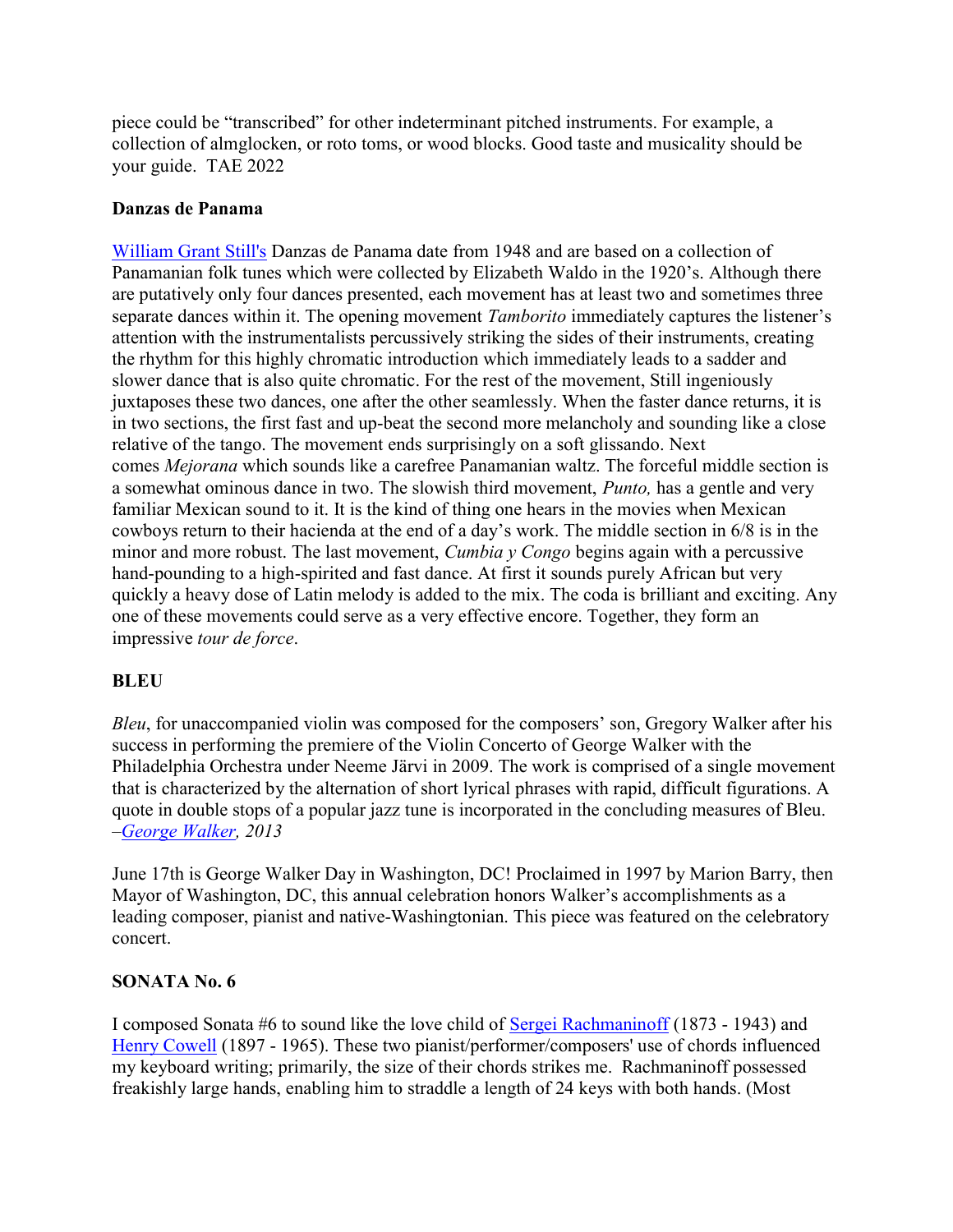pianists can stretch around 18 keys with both hands.) While Rachmaninoff packed an unheardof number of notes into each chord using his fingers, Cowell began calling upon fists, palms, and entire arms to play his unwieldy chords. Considered an "ultra-modernist" composer, he invented a new notation method in 1913 to indicate playing chords larger than the hand could reach. In fact, the London Times declared "...that this was the world's loudest piano music and [Cowell] was the world's loudest pianist." Sonata #6 aims to capture the Romantic Era's breadth of emotion championed by Rachmaninoff and combine it with the unbridled exuberance of Cowell's ground-breaking keyboard literature. I wanted to make a music that sounds larger-thanlife by seamlessly alternating between arms and fingers, giving the impression of a literal giant behind the piano.

For more information please visit: https://youtube.com/playlist?list=PLYPF1L-kWkOKO\_F1m8-3imQZRvW6-P90f

## COMPOSER BIOGRAPHIES

Jessie Montgomery is an acclaimed composer, violinist, and educator. She is the recipient of the Leonard Bernstein Award from the ASCAP Foundation, and her works are performed frequently around the world by leading musicians and ensembles. Her music interweaves classical music with elements of vernacular music, improvisation, language, and social justice, placing her squarely as one of the most relevant interpreters of 21st-century American sound and experience. Her profoundly felt works have been described as "turbulent, wildly colorful and exploding with life" (The Washington Post).

Jessie was born and raised in Manhattan's Lower East Side in the 1980s during a time when the neighborhood was at a major turning point in its history. Artists gravitated to the hotbed of artistic experimentation and community development. Her parents – her father a musician, her mother a theater artist and storyteller – were engaged in the activities of the neighborhood and regularly brought Jessie to rallies, performances, and parties where neighbors, activists, and artists gathered to celebrate and support the movements of the time. It is from this unique experience that Jessie has created a life that merges composing, performance, education, and advocacy.

Since 1999, Jessie has been affiliated with The Sphinx Organization, which supports young African-American and Latinx string players. She currently serves as composer-in-residence for the Sphinx Virtuosi, the Organization's flagship professional touring ensemble. She was a twotime laureate of the annual Sphinx Competition and was awarded a generous MPower grant to assist in the development of her debut album, Strum: Music for Strings (Azica Records). She has received additional grants and awards from the ASCAP Foundation, Chamber Music America, American Composers Orchestra, the Joyce Foundation, and the Sorel Organization.

Composer Ty Alan Emerson has been presenting music in Cleveland since 2000. Following two terms as president of the Cleveland Composers' Guild, he is currently Director and Conductor of the Cleveland Chamber Collective. Notable commissions include. the Collective, No Exit, and ASSEM3LY. In 2021 the Chamber Collective, in partnership with Inlet Dance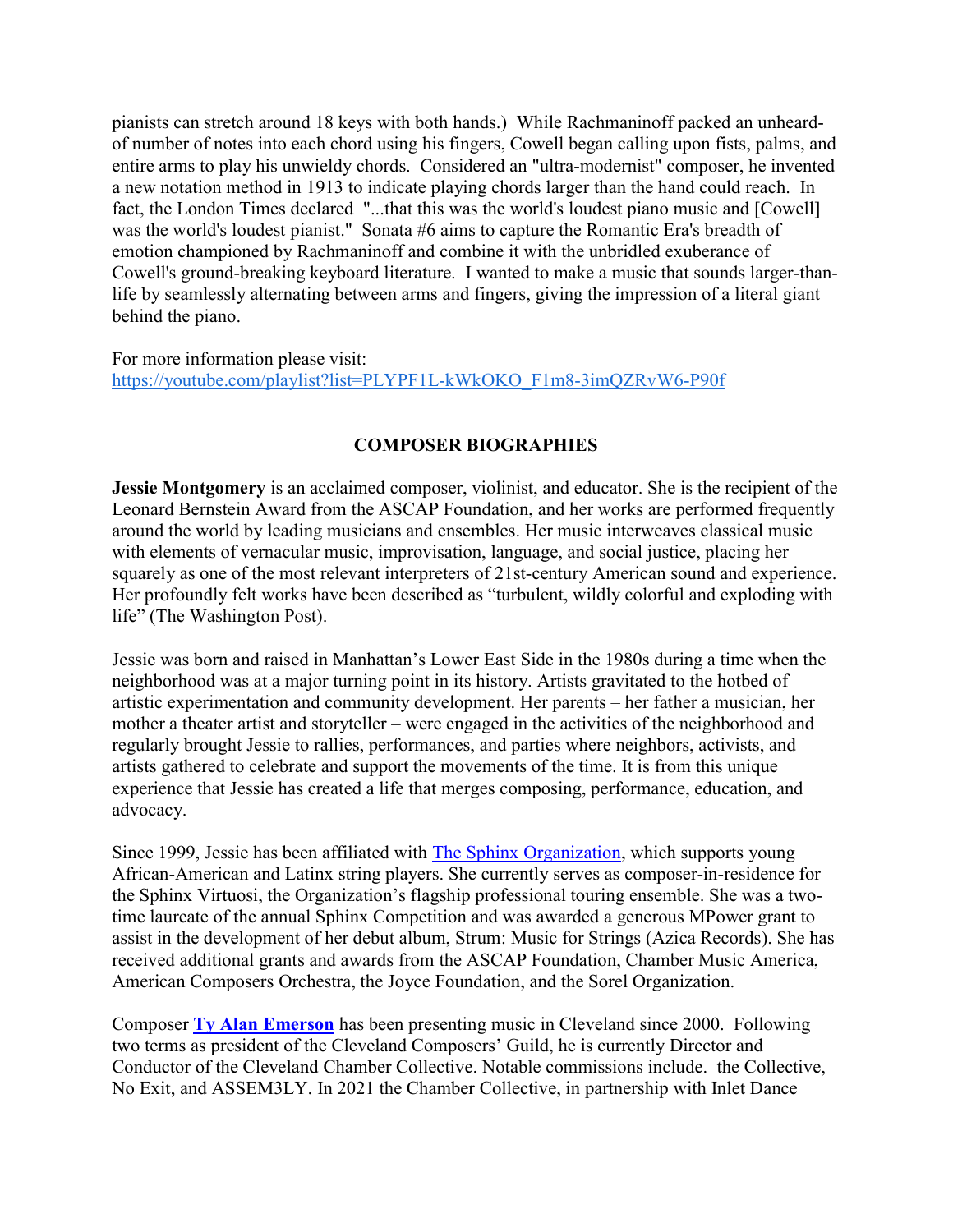Theatre, Bill Wade, Director, premiered Emerson's dance work Caliban Ascendant. In 2020 his works Love and Other Missed-Spellings and Cast Thy Nighted Colour Off, featuring saxophonist Gabriel Pique, were premiered at The Bop Stop in Cleveland as part of the Chamber Collective's "Music of American" program. Other notable performances have included ensembles such as The Cleveland Jazz Orchestra, No Exit New Music Ensemble, Zeitgeist, ASSEM3LY, VERB Ballets, The Cleveland Duo with James Umble, and Quorum New Music Ensemble.

His work has been featured at music festivals from Bowling Green, OH to Huddersfield, England. Awards include: the ASCAP Morton Gould Award, the Searle McCullum Award from the Academy of Arts and Letters, a fellowship to the MacDowell Colony, two Individual Excellence Awards from the Ohio Arts Council (2009 and 2014) and the MTNA/OMTA Composer of the Year. Emerson can be heard on the radio in Cleveland on WCLV radio's Fresh Innovations, hosted by Mark Satola.

In addition to his work for the concert hall, Emerson has composed and arranged works for the stage with The Musical Theater Project in Cleveland, including *Deconstructing Kurt Weill* and Bernstein on Broadway. Emerson can also be found conducting concert and theatrical works around Cleveland, including the premiere of Remember the Pines, by composer Nicholas Underhill. He has done commercial work for the State of Ohio, and in 2019 arranged the music for the welcome trailer for the Cleveland International Film Festival.

Long known as the "Dean of African-American Classical Composers," as well as one of America's foremost composers, William Grant Still has had the distinction of becoming a legend in his own lifetime. On May 11, 1895, he was born in Woodville (Wilkinson County) Mississippi, to parents who were teachers and musicians. They were of Negro, Indian, Spanish, Irish and Scotch bloods. When William was only a few months old, his father died and his mother took him to Little Rock, Arkansas, where she taught English in the high school. There his musical education began--with violin lessons from a private teacher, and with later inspiration from the Red Seal operatic recordings bought for him by his stepfather.

In Wilberforce University, he took courses leading to a B.S. degree, but spent most of his time conducting the band, learning to play the various instruments involved and making his initial attempts to compose and to orchestrate. His subsequent studies at the Oberlin Conservatory of Music were financed at first by a legacy from his father, and later by a scholarship established just for him by the faculty.

At the end of his college years, he entered the world of commercial (popular) music, playing in orchestras and orchestrating, working in particular with the violin, cello and oboe. His employers included W. C. Handy, Don Voorhees, Sophie Tucker, Paul Whiteman, Willard Robison and Artie Shaw, and for several years he arranged and conducted the Deep River Hour over CBS and WOR. While in Boston playing oboe in the Shuffle Along orchestra, Still applied to study at the New England Conservatory with George Chadwick, and was again rewarded with a scholarship due to Mr. Chadwicks own vision and generosity. He also studied, again on an individual scholarship, with the noted ultra-modern composer, Edgard Varese.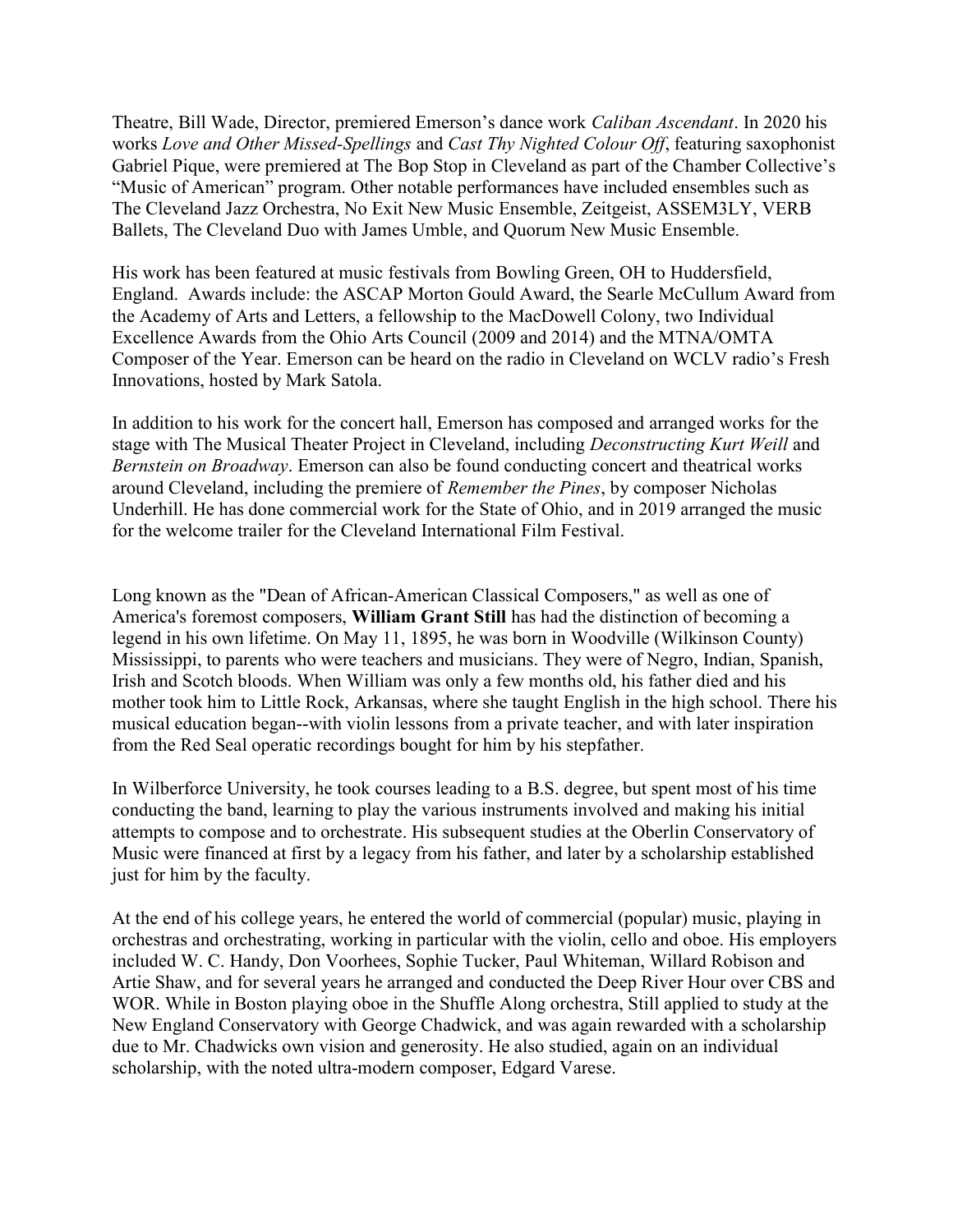In the Twenties, Still made his first appearances as a serious composer in New York, and began a valued friendship with Dr. Howard Hanson of Rochester. Extended Guggenheim and Rosenwald Fellowships were given to him, as well as important commissions from the Columbia Broadcasting System, the New York World's Fair 1939-40, Paul Whiteman, the League of Composers, the Cleveland Orchestra, the Southern Conference Educational Fund and the American Accordionists Association. In 1944, he won the Jubilee prize of the Cincinnati Symphony Orchestra for the best Overture to celebrate its Jubilee season, with a work called Festive Overture. In 1953, a Freedoms Foundation Award came to him for his To You, America! which honored West Points Sesquicentennial Celebration. In 1961, he received the prize offered by the U. S. Committee for the U. N., the N.F.M.C. and the Aeolian Music Foundation for his orchestral work, The Peaceful Land, cited as the best musical composition honoring the United Nations.

After moving to Los Angeles in the early 1930's, citations from numerous organizations, local and elsewhere in the United States, came to the composer. Along with them came honorary degrees like the following: Master of Music from Wilberforce in 1936; Doctor of Music from Howard University in 1941; Doctor of Music from Oberlin College in 1947; Doctor of Letters from Bates College in 1954; Doctor of Laws from the University of Arkansas in 1971; Doctor of Fine Arts from Pepperdine University in 1973; Doctor of Music from the New England Conservatory of Music, the Peabody Conservatory and the University of Southern California.

Some of the awards that Still received were: the second Harmon Award in 1927; a trophy of honor from Local 767 of the Musicians Union A.F. of M., of which he was a member; trophies from the League of Allied Arts in Los Angeles (1965) and the National Association of Negro Musicians; citations from the Los Angeles City Council and Los Angeles Board of Supervisors (1963); a trophy from the A.P.P.A. in Washington D.C. (1968); the Phi Beta Sigma George Washington Carver Award (1953); the Richard Henry Lee Patriotism Award from Knotts Berry Farm, California; a citation from the Governor of Arkansas in 1972; the third annual prize of the Mississippi Institute of Arts and Letters in 1982. He also lectured in various universities from time to time.

In 1939, Still married journalist and concert pianist, Verna Arvey, who became his principal collaborator. They remained together until Still died of heart failure on December 3, 1978. ASCAP took care of all of Dr. Stills hospitalization until his death.

Dr. Still's service to the cause of brotherhood is evidenced by his many firsts in the musical realm: Still was the first Afro-American in the United States to have a symphony performed by a major symphony orchestra. He was the first to conduct a major symphony orchestra in the United States, when in 1936, he directed the Los Angeles Philharmonic Orchestra in his compositions at the Hollywood Bowl. He was the first Afro-American to conduct a major symphony orchestra in the Deep South in 1955, when he directed the New Orleans Philharmonic at Southern University. He was the first of his race to conduct a White radio orchestra in New York City. He was the first to have an opera produced by a major company in the United States, when in 1949, his Troubled Island was done at the City Center of Music and Drama in New York City. He was the first to have an opera televised over a national network. With these firsts, Still was a pioneer, but, in a larger sense, he pioneered because he was able to create music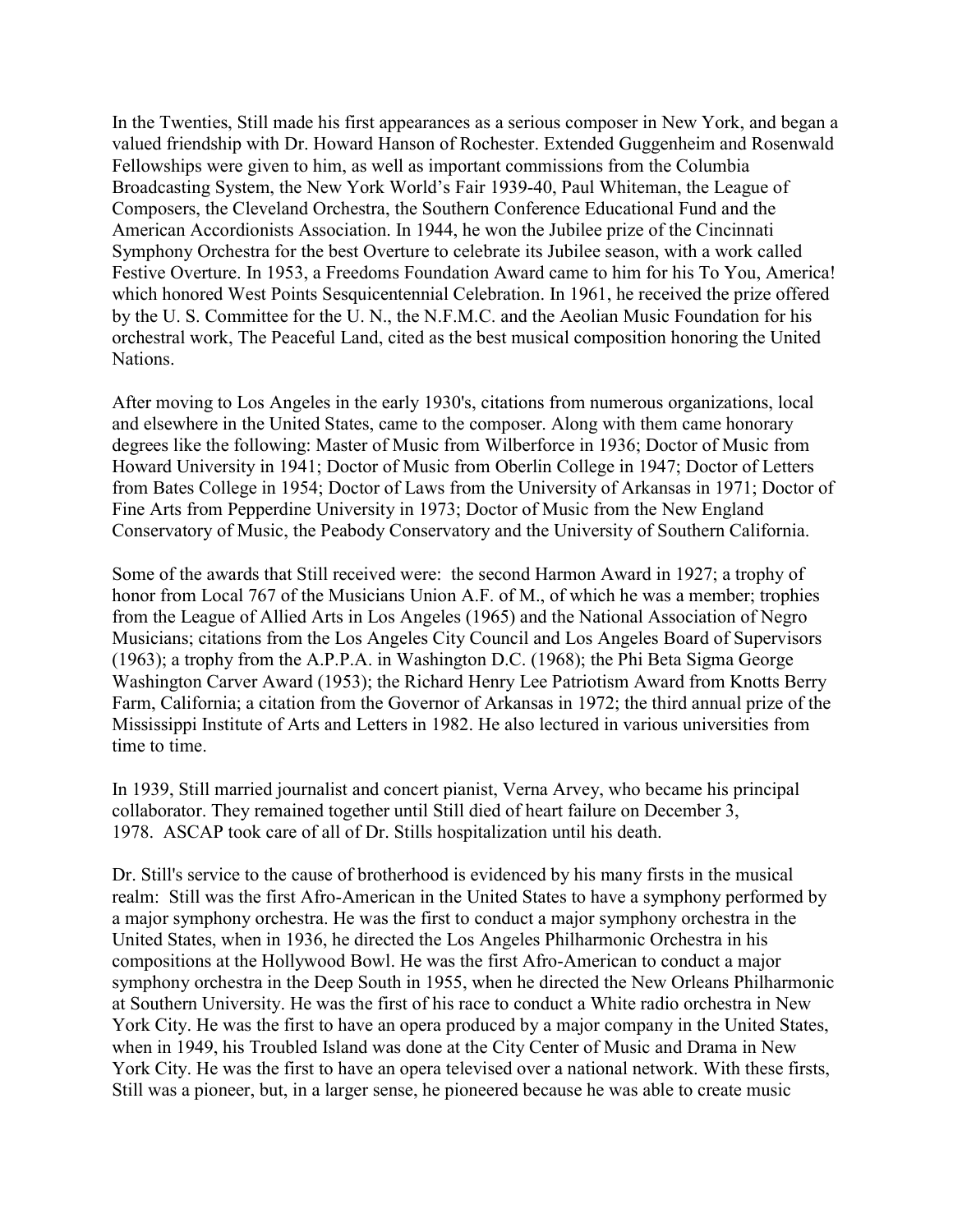capable of interesting the greatest conductors of the day: truly serious music, but with a definite American flavor.

Still wrote over 150 compositions (well over 200 if his lost early works could be counted), including operas, ballets, symphonies, chamber works, and arrangements of folk themes, especially Negro spirituals, plus instrumental, choral and solo vocal works.

Composer George Walker was born in Washington, DC of West Indian-American parentage. He began studying piano when he was five years old. He was admitted to Oberlin College at age 14 and graduated with the highest honors in his class four years later. He was accepted into the Curtis Institute of Music where he was a pupil of Rudolf Serkin in piano and Rosario Scalero in composition. After graduating from Curtis, in 1945, he made his "notable" debut in Town Hall, New York in a piano recital sponsored by Mr. and Mrs. Efrem Zimbalist. Two weeks later he performed the 3rd Piano Concerto of Rachmaninoff with the Philadelphia Orchestra, conducted by Eugene Ormandy, as the winner of the Philadelphia Youth Auditions.

In 1953 he made a tour of seven European countries with great acclaim as a pianist under the aegis of his management, the National Concert Artists. In 1956 he obtained a Doctor of Musical Arts degree from the Eastman School of Music and received Fulbright and John Hay Whitney Fellowships to Paris to study composition with Nadia Boulanger.

Upon his return to the United States he held teaching positions at Dillard University, the New School for Social Research, Smith College, the University of Colorado, Rutgers University (Chairman of the Music Department), the University of Delaware (Distinguished Chair) and the Peabody Institute of Johns Hopkins University. His numerous awards include two Rockefeller Fellowships, two Koussevitsky Fellowships, five National Endowment for the Arts grants, an American Academy of Arts and Letters award, fellowships from the MacDowell Colony, Yaddo, Smith College, Rutgers University and the Council for the Arts of New Jersey.

George Walker has received commissions from the New York Philharmonic, the Boston Symphony, the Cleveland Orchestra, the New Jersey Symphony, the Eastman School of Music, the Kennedy Center for the Performing Arts, the Washington Performing Arts Society, the Kindler Foundation, the Las Vegas Philharmonic, the orchestras of Cincinnati, Pittsburgh, the National Symphony and many other ensembles. He has published over 90 works in virtually every medium except opera. In 1996 he received the Pulitzer Prize in Music for Lilacs for voice and orchestra. He is a member of the American Academy of Arts and Letters. In 2000 he was inducted into the American Classical Music Hall of Fame.

George Walker's music has been performed by every major American orchestra and has been recorded on many labels: Columbia Records, Sony, BIS, Albany, Klavier, Naxos, Centaur, Desto, Mastersound, Serenus and many others. Albany Records has produced a dozen CDs of his music and his performances of works from the standard piano repertoire, including as part of the Great American Orchestral Works and Great American Chamber Works series. George Walker is the recipient of honorary doctorate degrees from Lafayette College, Oberlin College, Montclair State University, Bloomfield College, the Curtis Institute of Music, Spelman College and the Eastman School of Music. In May of 2012 he received the Aaron Copland Award from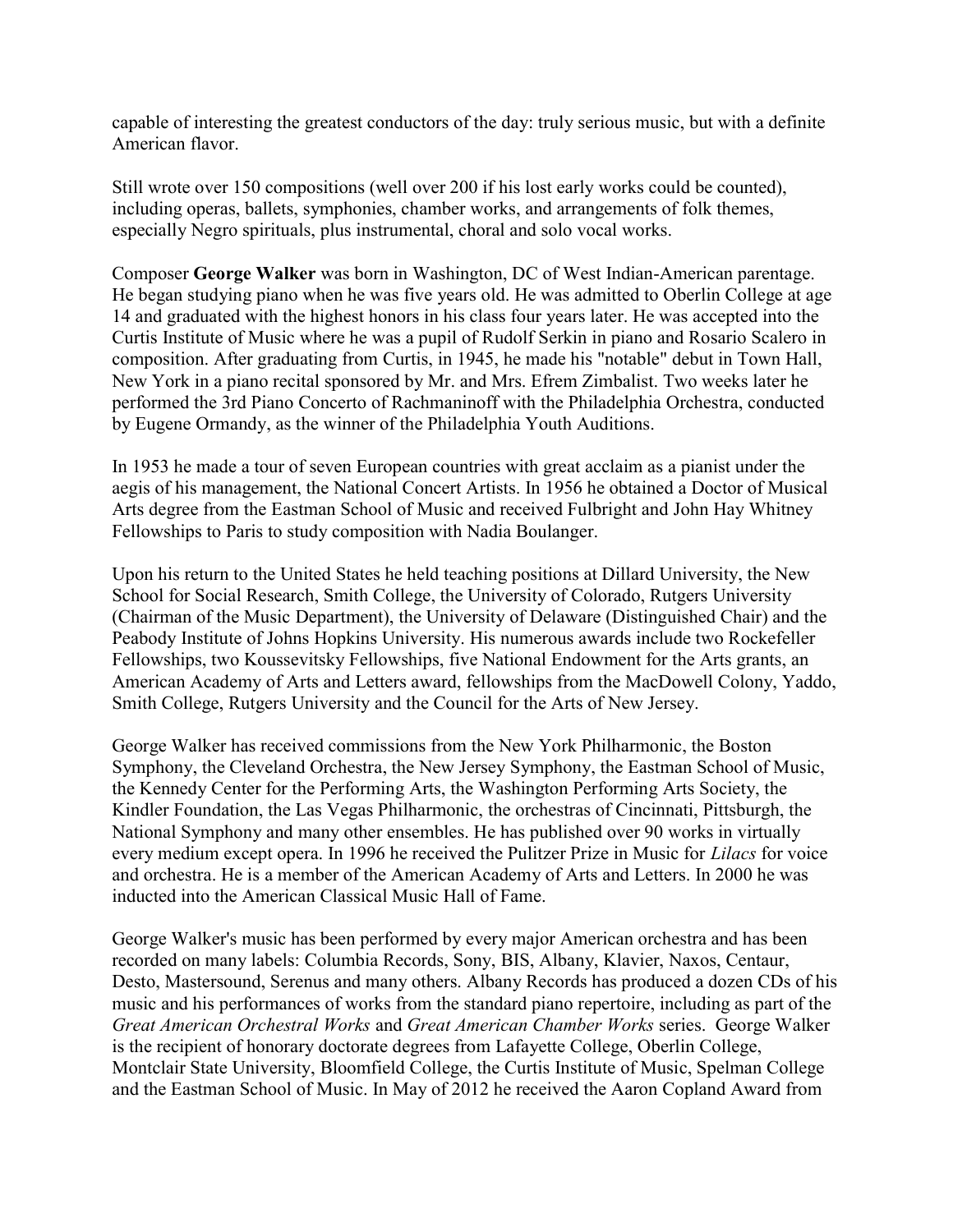ASCAP. His autobiography. George Walker: American Composer and Pianist, is published by the Scarecrow Press.

Ryan Charles Ramer is a Cleveland-based classical composer, playwright, performer, and producer. He is an active member of the Cleveland Composer's Guild, and co-founder of Gordon Square Classical Concerts, which produces free concerts throughout Cleveland's west-side theater district.

Over 50 videos of his music can be found on Youtube, including several pieces written for 88-bit video game music, and sound tracks for King's Quest I-III. He has also worked with curator Christopher Richards to produce three gallery exhibitions with artwork created in direct response to Ramer's Sonata #5, Sonata #6, and the song cycle Quarantine Poems for bassoon trio and tenor.

# PERFORMER BIOGRAPHIES

Kim Gomez has been a member of The Cleveland Orchestra since 1990. A native of Louisville, Kentucky, Ms. Gomez grew up in a musical family; she studied at the Peabody Conservatory, then earned a Bachelor of Music degree and an Artist Diploma from the Cleveland Institute of Music, where she was a concerto competition winner. Her teachers have included David Cerone, Josef Gingold, Daniel Heifetz, Virginia Schneider, David Updegraff, Donald Weilerstein, and Mimi Zweig. Ms. Gomez has appeared on three occasions as a soloist with the Louisville Symphony Orchestra and has made solo appearances with the Berlin Symphony Orchestra and the Cleveland Institute of Music Orchestra. Kim and her husband James have six children.

Emma Shook, violin, holds the Dr. Jeanette Grasselli Brown and Dr. Glenn R. Brown Chair in The Cleveland Orchestra second violin section, which she joined in 2001. Previously, she was a member of the Chicago Lyric Opera and Santa Fe Opera orchestras for six years. Ms. Shook received her Bachelor's and Master's degrees from the Juilliard School, where she was a scholarship student of Dorothy DeLay and Hyo Kang. At Juilliard she co-founded a conductorless chamber orchestra, and in the 1992 won the Peter Mennin prize for leadership and achievement in music. Ms. Shook has given many chamber music concerts in the United States and abroad. She continues to perform chamber music and solo concerts regularly, and has branched out into contemporary classical music, Hungarian folk music, and blues. She lives in University Heights and enjoys gardening, food, nature, and animals of all kinds.

Lisa Boyko joined The Cleveland Orchestra in 1991, after serving as a member of the New Orleans Symphony, Toronto Symphony, and the Minnesota Orchestra. Born in Cleveland and raised in Tucson, Arizona, Ms. Boyko studied for two years in Vienna at the Musikgymnasium and the Hochschule für Musik. In 1985, she received a bachelor of music degree from the Cleveland Institute of Music (CIM), where she was a student of Robert Vernon.

Ms. Boyko has appeared as alumni soloist with the Cleveland Institute of Music Chamber Orchestra in the Cleveland premiere of Darius Milhaud's Concertino d'été and continues to perform regularly in solo recitals and chamber music concerts. She is a founding member of the Cleveland Chamber Collective, which since 1992 has had the mission of bringing both new music and neglected works of the past to the public.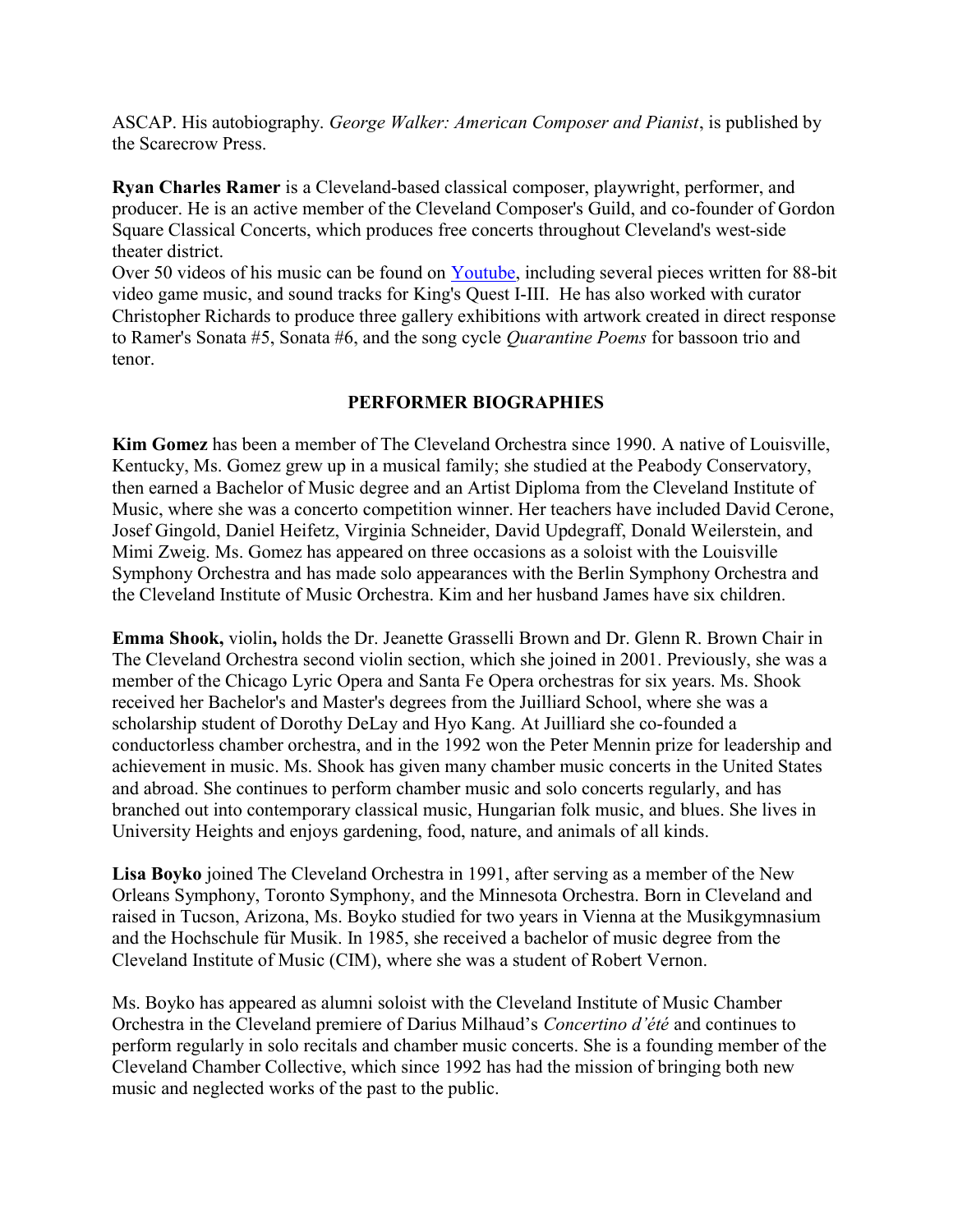Ms. Boyko is a faculty member at CIM and Case Western Reserve University and has taught at the Encore School for Strings and the Masterworks Festival. She is active in local organizations that support and promote music and arts education, including the CIM Alumni Association, the Ohio Viola Society, and Inlet Dance Theatre. In her spare time, she is an avid traveler who also enjoys gardening, reading, and languages.

Linda Atherton, cellist, is a graduate of Boston University, where she studied with Leslie Parnas. After graduating, Linda moved to Indianapolis where she became a founding member of the Lockerbie String Quartet and was also a substitute with the Indianapolis Symphony. Upon moving to Cleveland, she played with the Canton Symphony for several years, as well as with the Ohio Chamber Orchestra, the Cleveland Ballet Orchestra, and the Cleveland Opera Orchestra.

Linda has been soloist with the Cleveland Chamber Symphony, Ohio Ballet, Trinity Chamber Orchestra, Euclid Symphony, and Blue Water Chamber Orchestra. She was a participant in the Blue Hill Kneisel Hall and Taos chamber music festivals, and is currently very active in the Cleveland chamber music scene as a member of ART Trio and the Cleveland Chamber Collective. Linda is a member of the Cleveland Pops Orchestra, Blue Water Chamber Orchestra, Trinity Chamber Orchestra and plays for many musicals including the Broadway Series at Playhouse Square.

Pianist/Composer Nicholas Underhill holds a Master of Music Degree in Piano from the New England Conservatory of Music. His teachers include Monica Jakuc, Konrad Wolff, Katja Andy, Edmund Battersby and Russell Sherman. He has performed solo recitals in Carnegie Recital Hall, Merkin Concert Hall and in Chicago on the Dame Myra Hess concert series. He is currently the pianist for the Cleveland Chamber Collective, of which he is a founding member, and the No Exit New Music Ensemble. He has performed concertos with the Cleveland Chamber Symphony, the Ohio Chamber Orchestra, the Lakeside Symphony and the San Jose Symphony Orchestra. Underhill has received critical acclaim from Donald Rosenberg for his solo piano album, "Light and Sirius", as well as from Bernard Holland, for his Piano Trio #1.

He has taught piano at Hiram College, Mt. Union College and Willougby school of Fine arts, as well as numerous schools in Boston and New York City. From 2006 to 2016 he taught composition and other music courses at Cleveland State University. Underhill studied composition at Hampshire College, Amherst College, and the New England Conservatory of Music. As a composer he has been commissioned by the Cleveland Orchestra, the Gramercy Trio, and various members of the Cleveland Orchestra. He currently teaches privately and lives in Cleveland with his wife, Mary Kay Fink of the Cleveland Orchestra.

Dylan Moffitt, is often recognized for his versatility as a percussionist in the classical and world music genres. In 2009, Moffitt appeared as a soloist with The Cleveland Orchestra alongside renowned artists Alisa Weilerstein and Jamey Haddad in performances of Golijov's, Azul for cello and orchestra. He currently serves as principal percussionist and frequent soloist with the Firelands Symphony where in 2013, founded his "Drumming with Dylan" educational outreach program. The program has since been recognized by the Cleveland Orchestra and was featured in